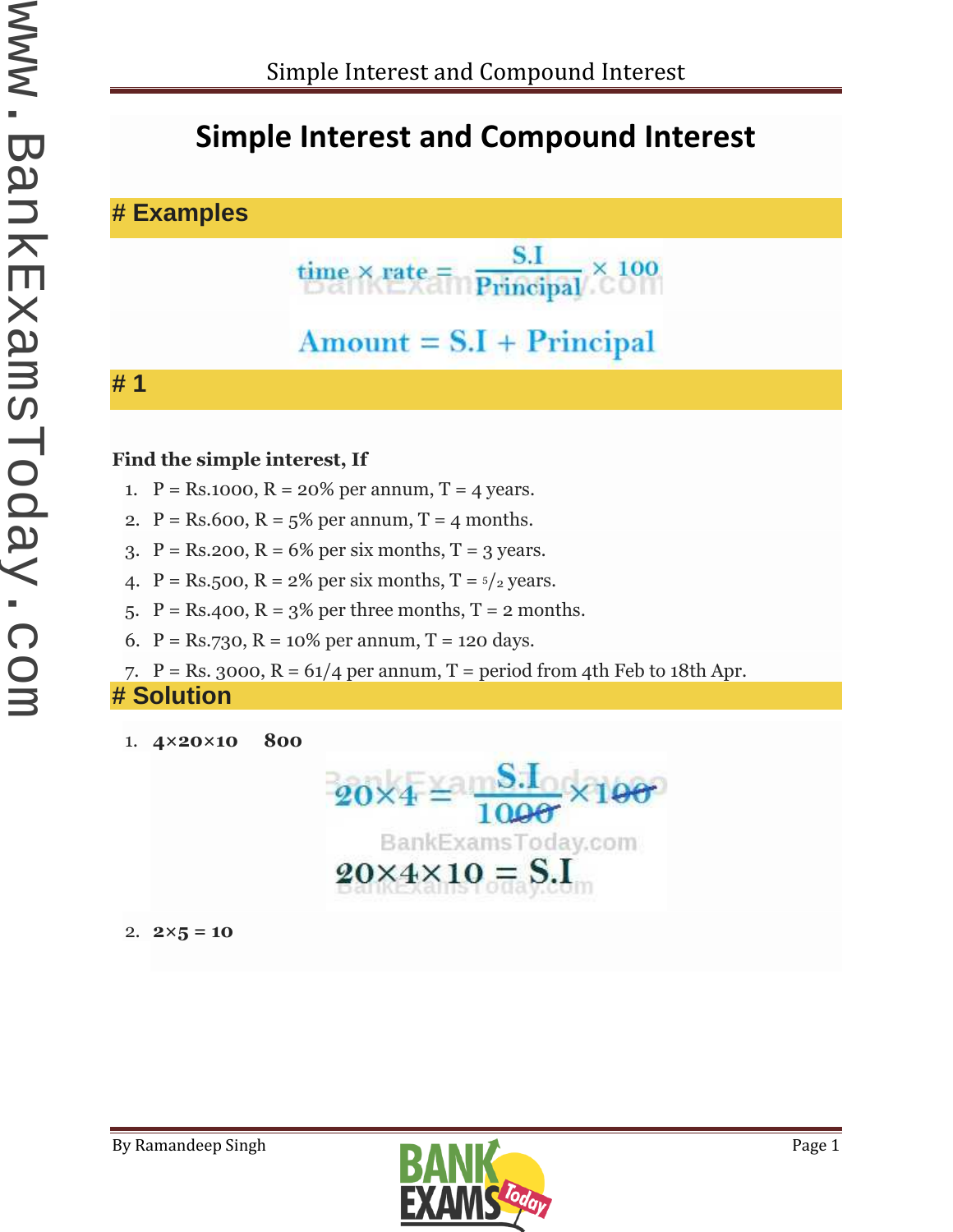

3. **6×2×3×2 = 72**



 $6\times 2\times 3\times 2 = S.I$ 

4. 
$$
5 \times 2 \times 5 = 50
$$



$$
\begin{array}{l}\n\mathbf{5} \times \mathbf{2} \times \mathbf{5} = \mathbf{S}.\mathbf{I} \\
\hline\n\text{BBankExams} \quad \text{Totaly.com}\n\end{array}
$$

5. **4×2=8**



6. **73/3=24**

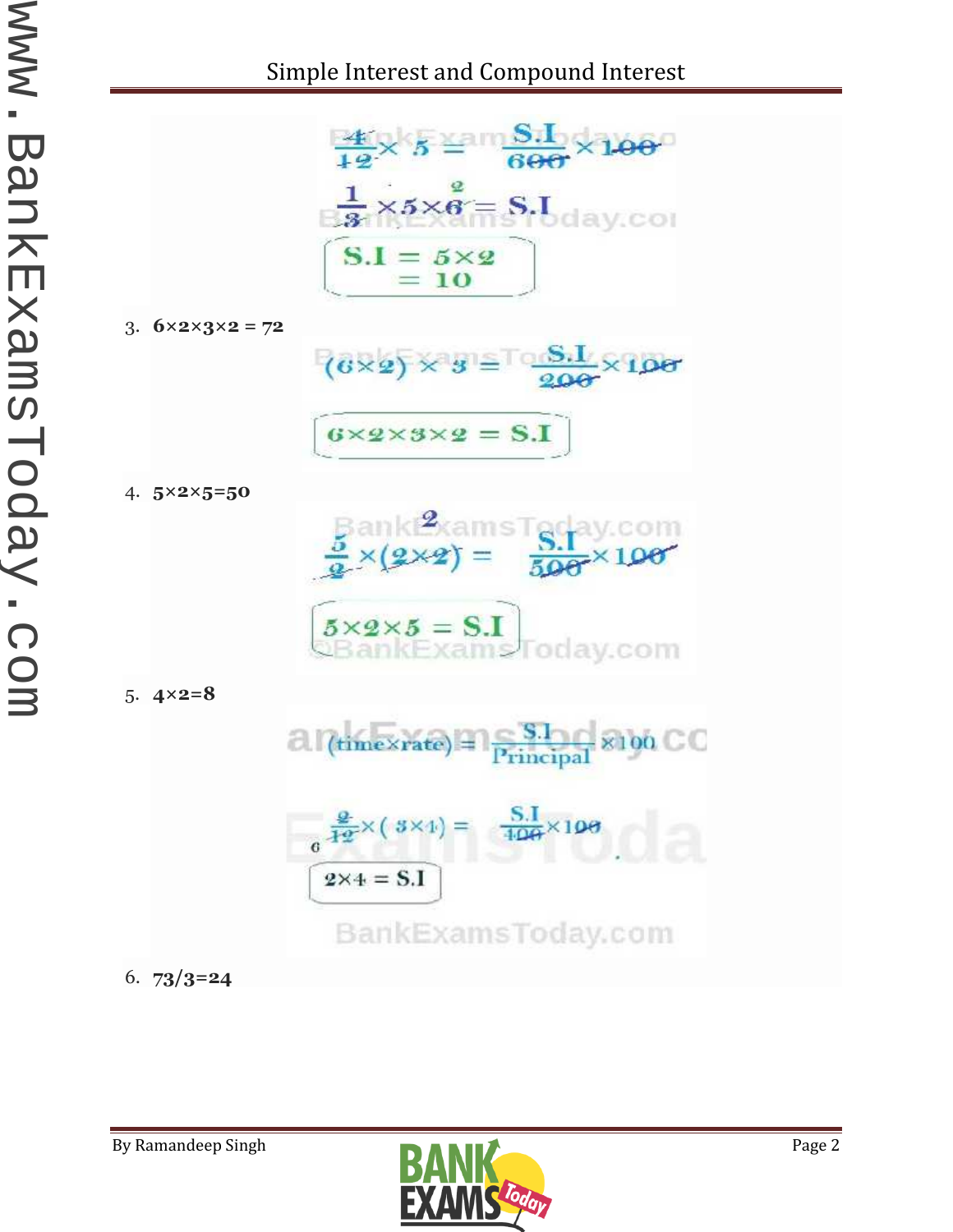

7. **37.50**



## **#2**

#### **Find the following:**

- 1.  $P = Rs. 100, R = 3\%$  per annum, T = 2 year, A = ?
- 2.  $P = Rs. 500, R = 6%$  per annum, T = 4 months, A= ?
- 3.  $P = Rs. 400$ ,  $R = 3.65\%$  per annum,  $T = 150$  days,  $A = ?$
- 4. A = Rs. 540, S.I = Rs. 108, R =  $5\%, T = ?$
- 5. A = Rs. 1,120, R =  $5\%, T = \frac{22}{5}$  yr, S.I = ?

## **# Solution:**

1. **S.I** =  $6$ ;  $A = S.I + principal$ ;  $A = 6 + 100$  **106** 

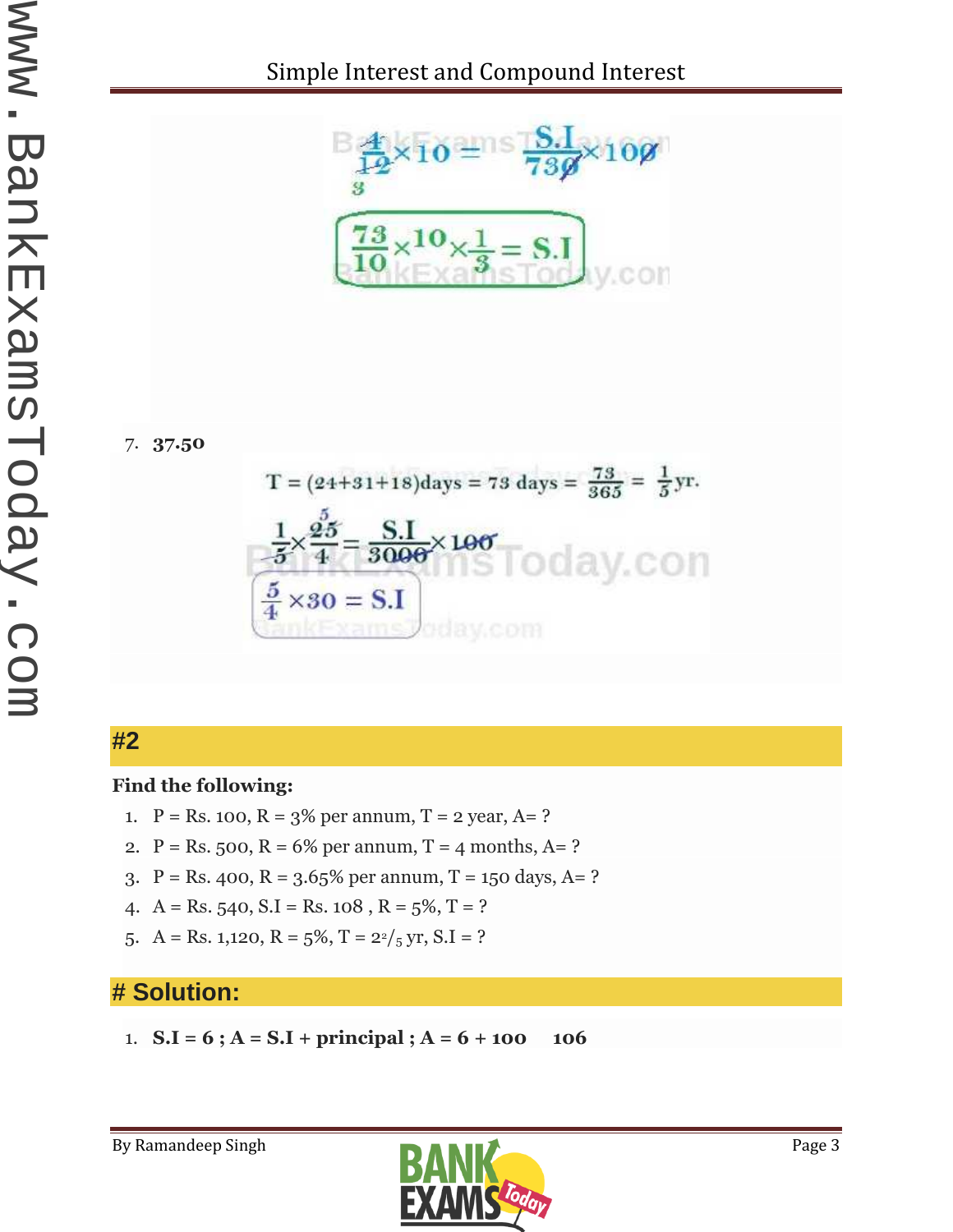

3.  $S.I = 6$ ;  $A = 400 + 6$  406  $\text{R} \times \text{T} = \frac{\text{S.I}}{\text{Principal}} \times 100$  $\frac{365}{100} \times \frac{100}{365} = \frac{S.I}{400} \times 100$ Box<sup>2</sup>kamsToday.com  $6 = S.I$  $Amount = S.I + Principal$  $A = 6 + 400$ 

4. **T** = 5 yr.



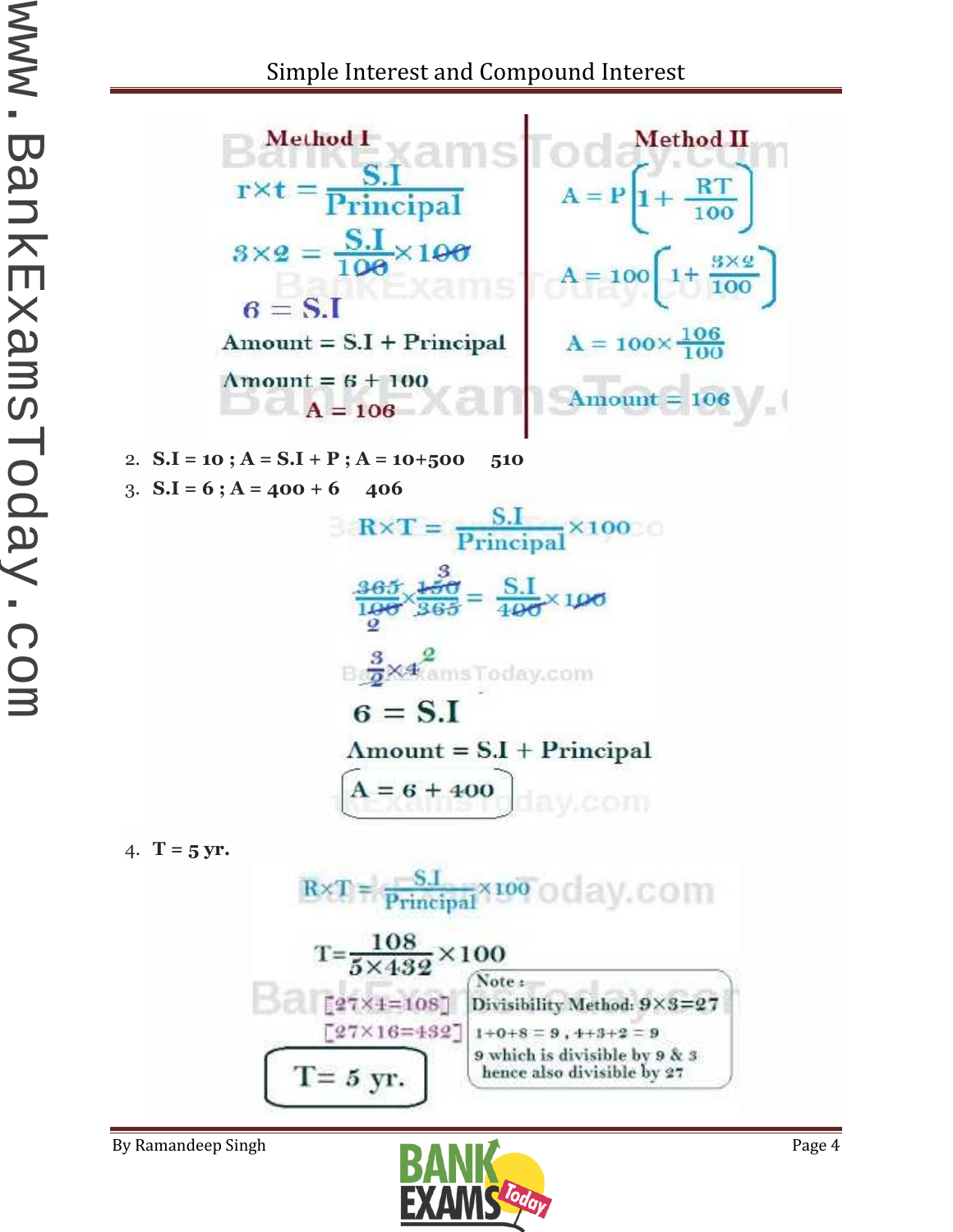



**#3**

- 1. A sum of money lent out at simple interest amounts to Rs. 720 after 2 years and to Rs. 1020 after a further period of 5 years. Find the sum and the rate %.
- 2. Adam borrowed some money at the rate of 6% p.a. for the first two years, at the rate of 9% p.a. for the next three years, and at the rate of 14% p.a. for the period beyond five years. If he pays a total interest of Rs. 11,400 at the end of nine years , how much money did he borrow ?**(Bank P.O 1999)**

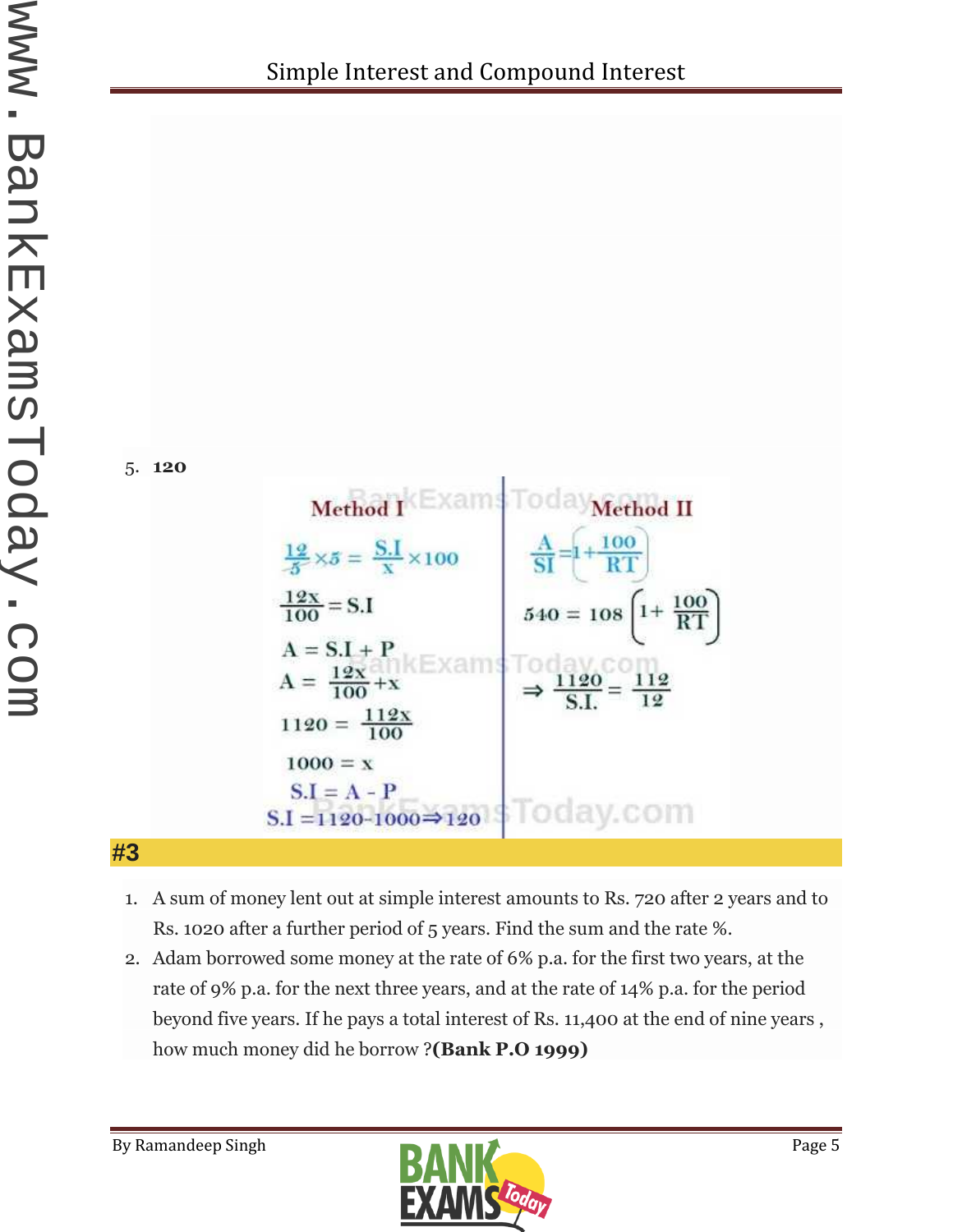- 3. A person borrows Rs. 5000 for 2 years at 4% p.a. simple interest. He immediately lends it to another person at  $61/4\%$  p.a. for 2 years. Find his gain in the transaction per year.**(S.S.C.2000)**
- 4. A certain sum of money amounts to Rs. 1008 in 2 years and to Rs. 1164 in 31/2 years.Find the sum and the rate of interest?
- 5. The simple interest on a certain sum of money for 21/2 years at 12% per annum is Rs. 40 less than the simple interest on the same sum for  $3^{1/2}$  years at 10% per annum. Find the sum.

## **# Solution**

1. **Principal = 600, R = 10%**



2. **12000**

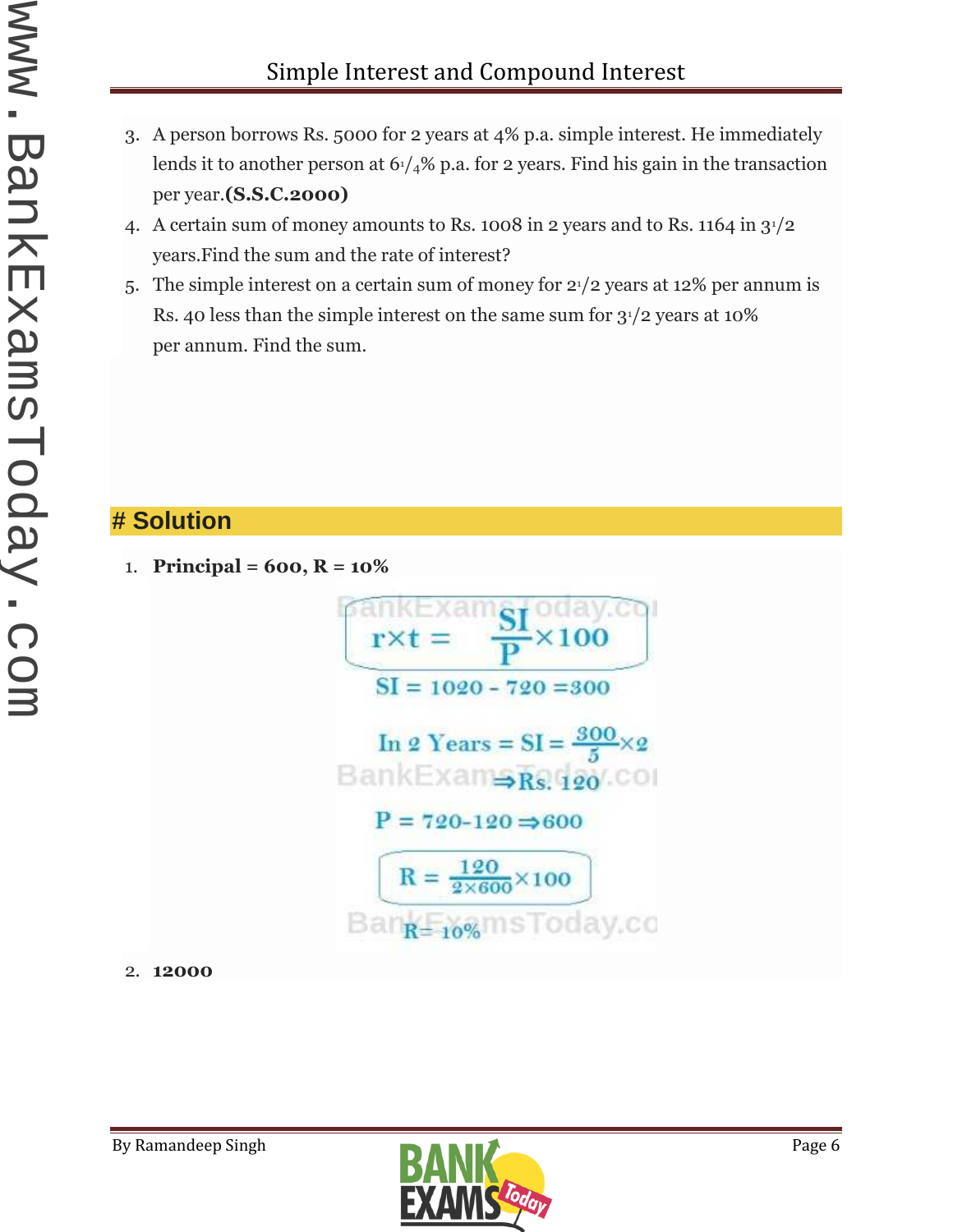Simple Interest and Compound Interest



3. **112.50**

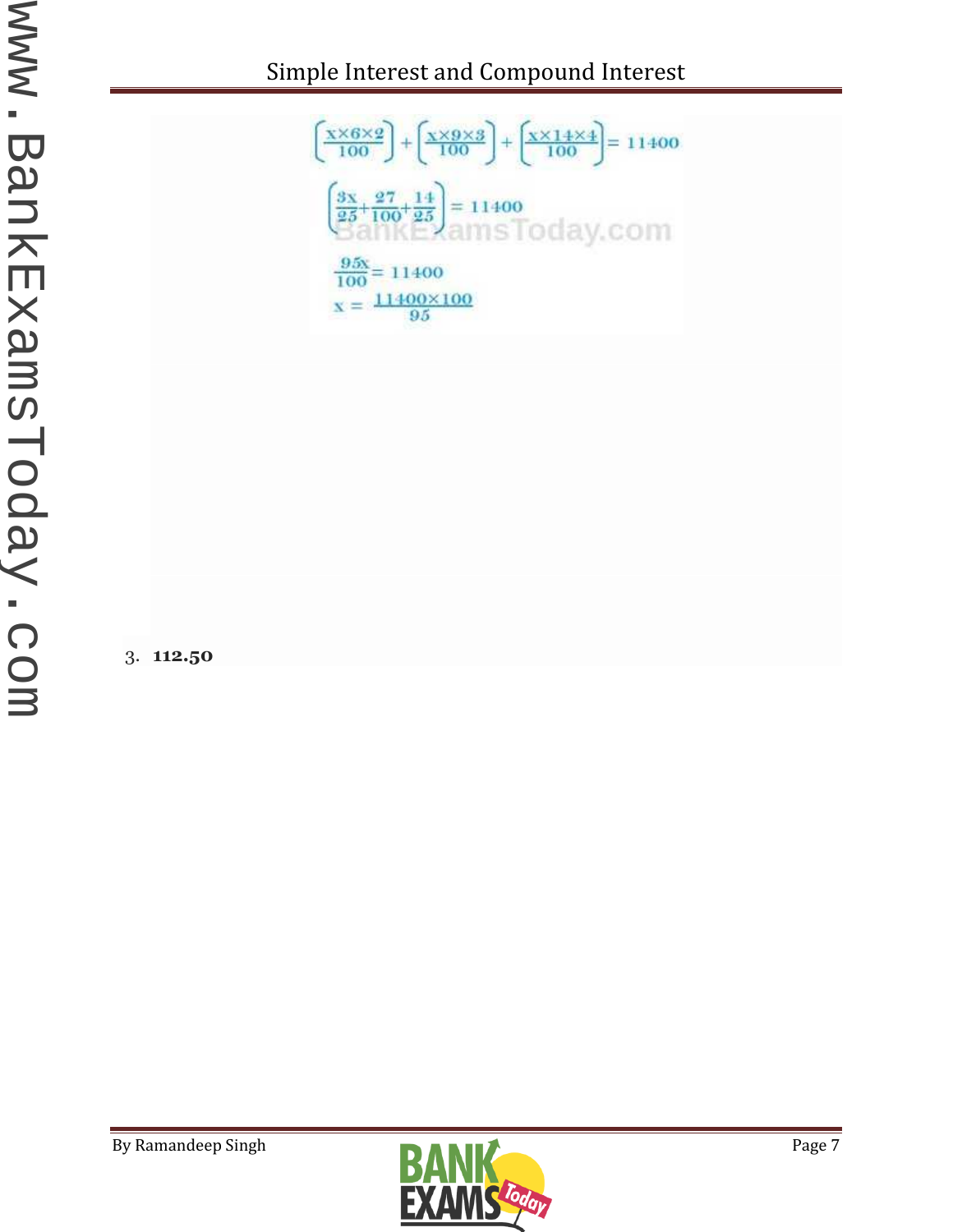

4. **[** 1164-1008 = 156 ]  $15^{6}/_{3\times4}$  = 208; R =  $20^{8}/_{2\times800}\times100$  13 5. **7x/<sup>20</sup> - 3x/<sup>10</sup> = 40 x = ( 40 × 20 ) x = 800 [ Hint : Given Below ]**



# # COMPOUND INTEREST

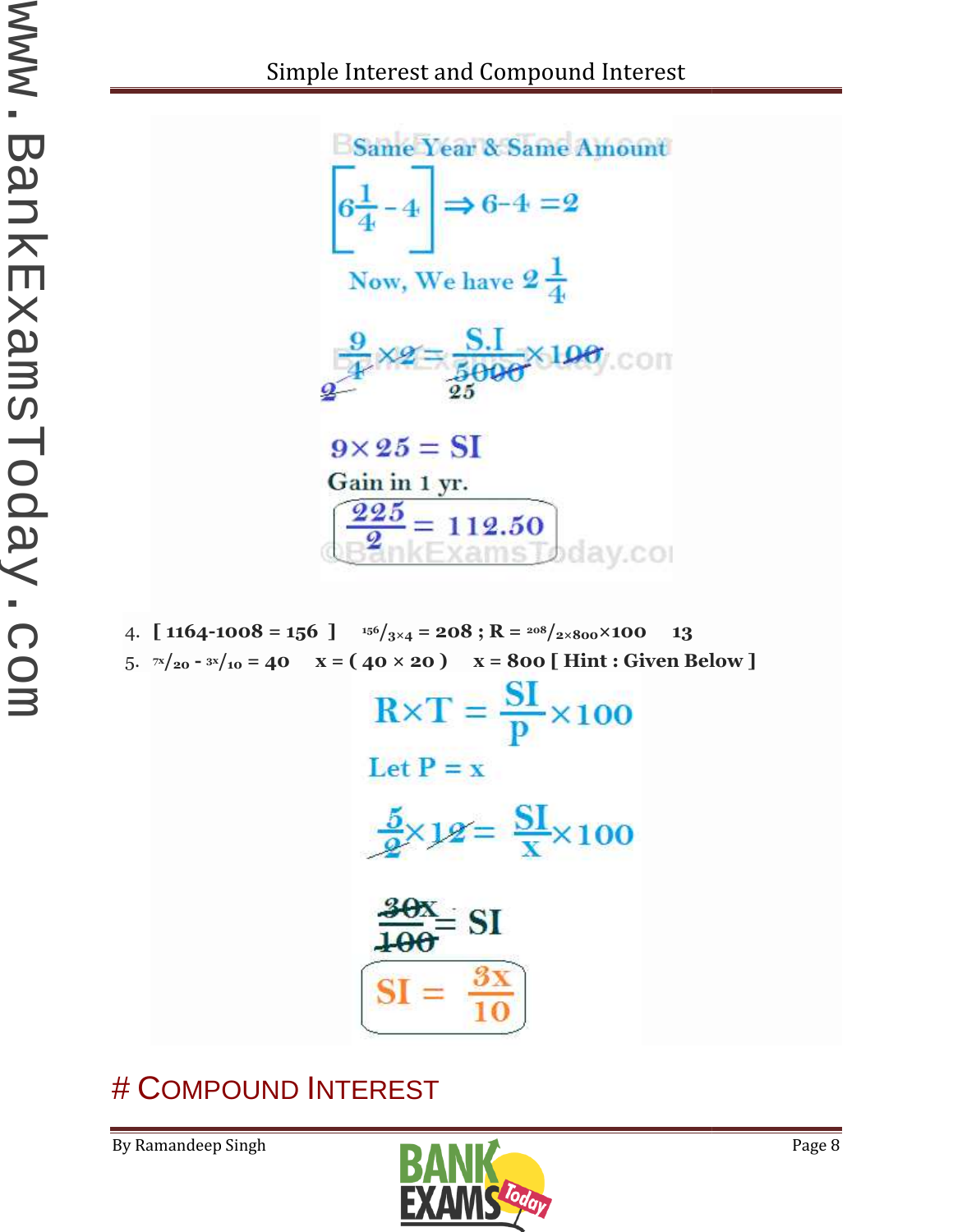

**Case 1.** When interest is not Compound yearly,

Amount after 't' years A = P [1+  $r/r_{\text{n} \times 100}$ ]<sup>nt</sup> n= no of compounding per year When interest is compounded half yearly,  $n = 2$ compounded quarterly,  $n = 4$ compounded monthly,  $n = 12$ **1.** When interest is not Compound yearly,<br>
at after 't' years A = P [1+  $r/n \times 100^{n}$ <br>
of compounding per year<br>
interest is compounded half yearly, n = 2<br>
uunded quarterly, n = 12<br>
2. When rate % is no equal every year a

compounded monthly, n = 12<br>**Case 2**. When rate % is no equal every year and interest is compounded yearly

Basic formula :

 $P [1 + r/100] [1 + r/100] ...$ upto 't' times

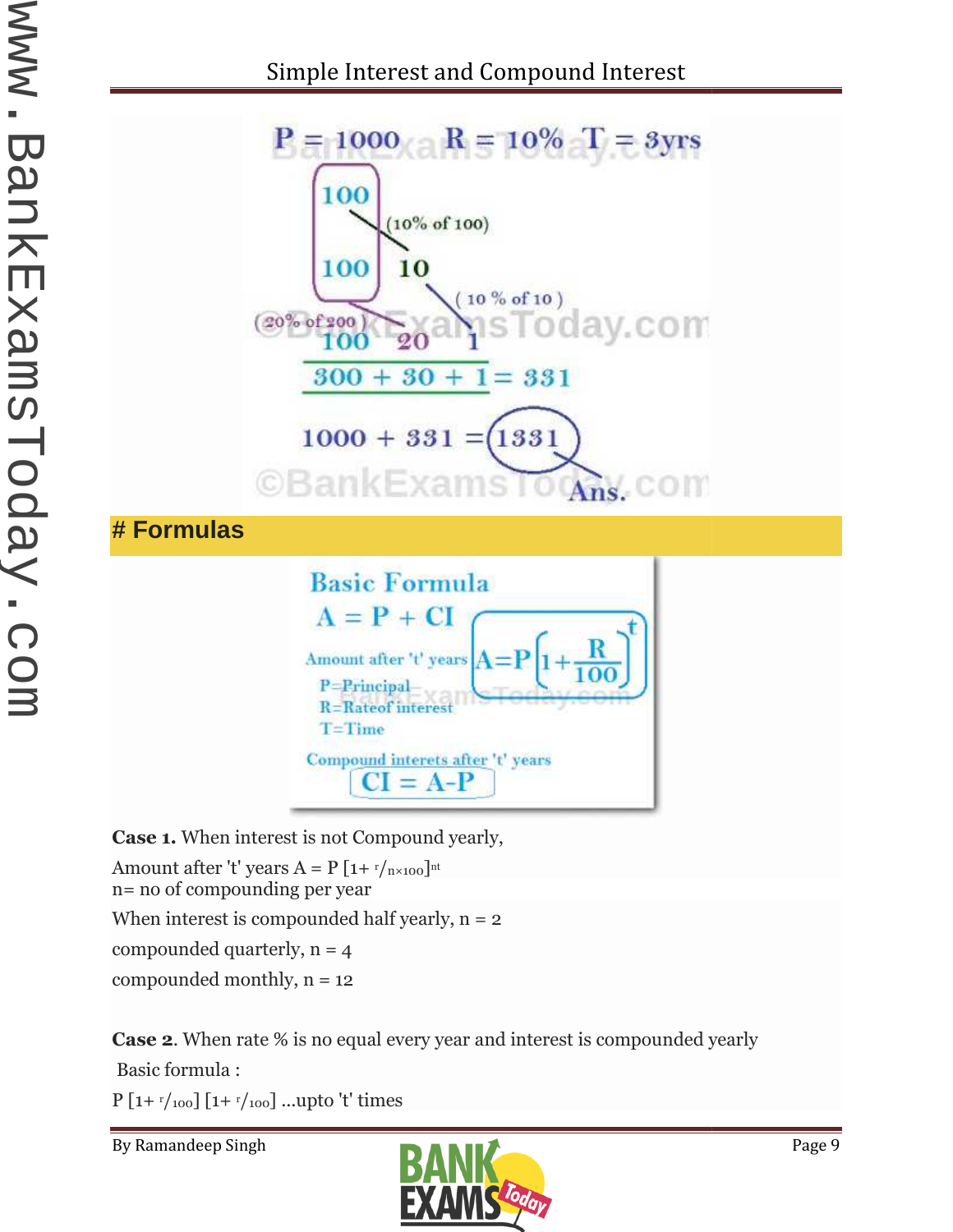# Simple Interest and Compound Interest

But as rate % is not same every year, so  $A = P\left[1 + \frac{r_1}{100}\right]^{t_1} \left[1 + \frac{r_2}{100}\right]^{t_2} \dots$  and so on Where  $R_1$  = Rate% p.a. for t1 years. and  $R_2$  = Rate % p.a. for t2 years. **Case 3** When interest is compounded yearly but time is in fraction  $T = 5<sup>3</sup>/4$  years  $A=$  (whole part)  $\times$  (fraction part of time)  $A = P \left[ 1 + \frac{r}{100} \right] 5 \times \left[ 1 + \frac{3r}{4/100} \right]$ 

## **# Difference between Compound Interest and Simple Interest**

 $CI - SI = P [ R/100 ]2$ When time  $t = 3$  years  $CI - SI = P$   $[$   $(R/100^3 + 3 (R/100)^2]$ 

### **# Examples**

#### **#1**

- If the compound interest on a certain sum for two years at 10% p.a. is Rs 2,100 the simple interest on it at the same rate for two years will be. **( RRB, 2009)**
- The compound interest on a sum for 2 years is Rs. 832 and the simple interest on the same sum for the same period is Rs. 800. The difference between the compound and simple interest for 3 years will be.
- The difference between simple interest and compound interest on a sum for 2 years at 8% when the interest is compounded annually is Rs. 16, if the interest were compounded half yearly, the difference in one interest would be nearly.
- The difference in C.I and S.I for 2 years on a sum of money is Rs. 160.If the S.I for 2 years be Rs. 2880, the rate of percent is .

## **# Solution**

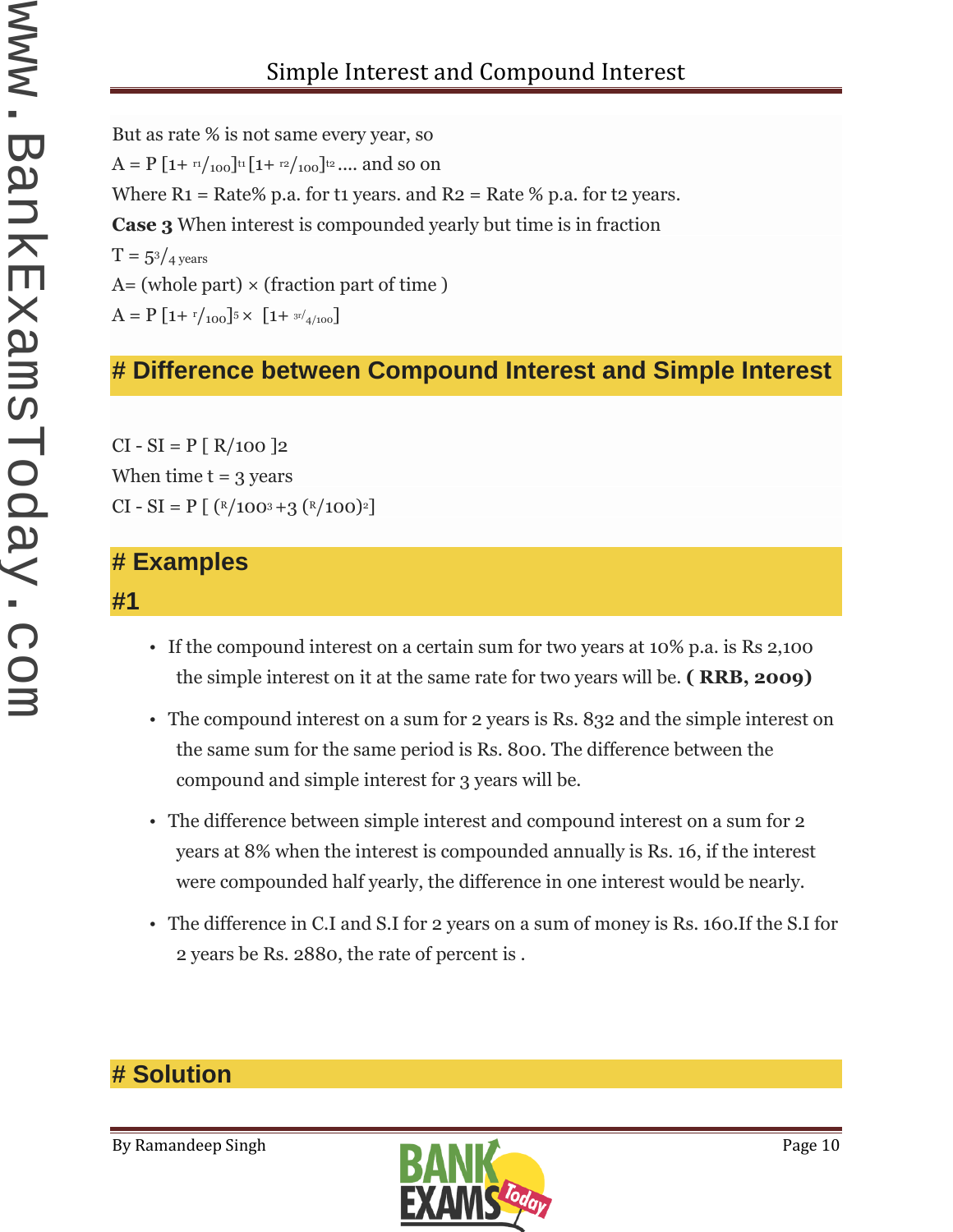